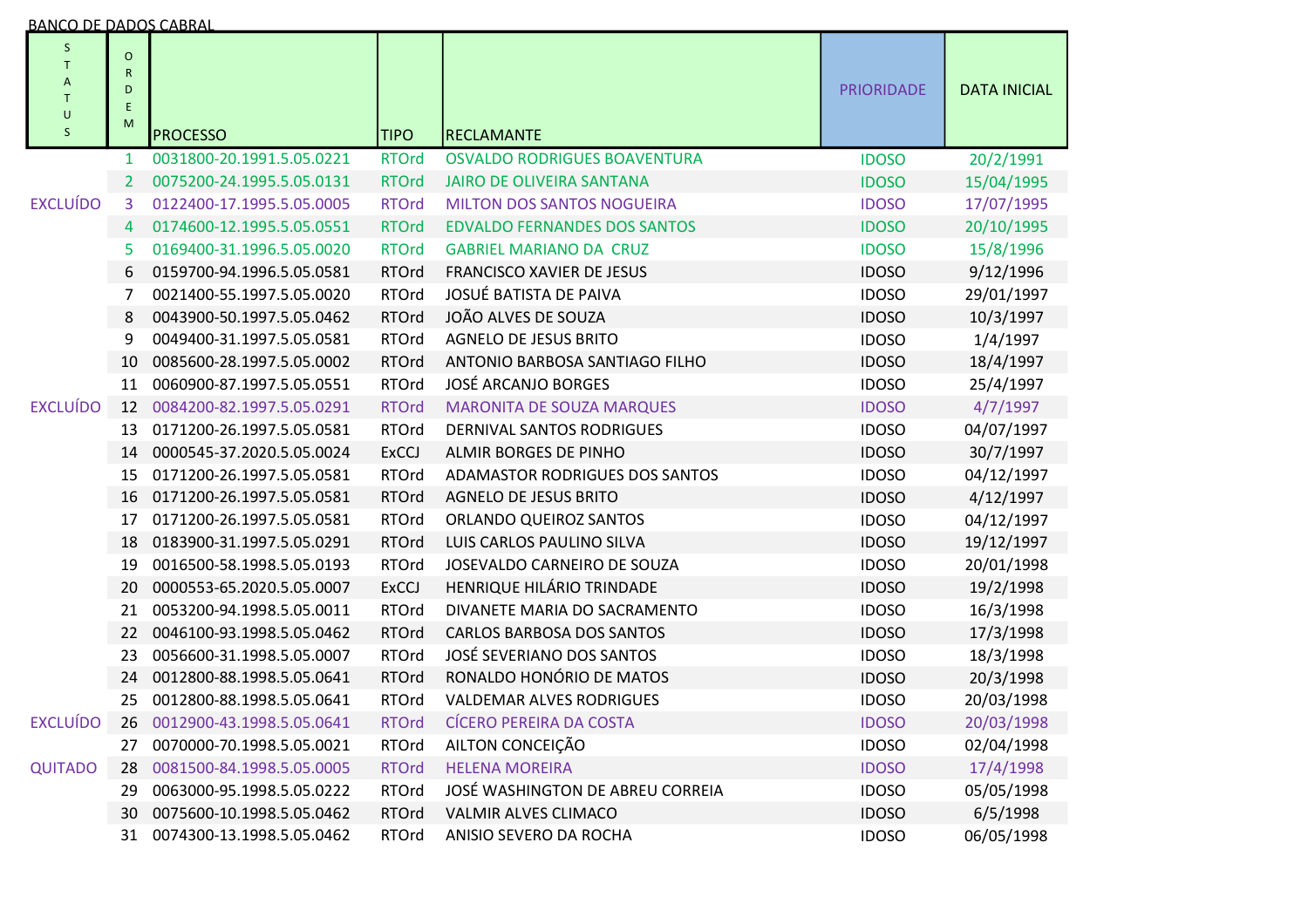| S<br>T<br>Α<br>T<br>$\cup$<br>$\sf S$ | $\circ$<br>$\mathsf{R}$<br>D<br>E<br>M | <b>PROCESSO</b>              | <b>TIPO</b>  | RECLAMANTE                            | <b>PRIORIDADE</b> | <b>DATA INICIAL</b> |
|---------------------------------------|----------------------------------------|------------------------------|--------------|---------------------------------------|-------------------|---------------------|
|                                       |                                        | 32 0029100-28.1998.5.05.0641 | <b>RTOrd</b> | CÍCERO PEREIRA DA COSTA               | <b>IDOSO</b>      | 09/06/1998          |
|                                       | 33                                     | 0111000-12.1998.5.05.0551    | <b>RTOrd</b> | JOÃO NUNES BISPO                      | <b>IDOSO</b>      | 15/7/1998           |
|                                       | 34                                     | 0153300-30.1998.5.05.0020    | <b>RTOrd</b> | ANTONIO CARLOS DA SILVA               | <b>IDOSO</b>      | 16/7/1998           |
|                                       | 35                                     | 0163900-67.1998.5.05.0002    | <b>RTOrd</b> | DEILSON DE JESUS BARRETO              | <b>IDOSO</b>      | 24/7/1998           |
|                                       | 36                                     | 0134000-17.1998.5.05.0462    | <b>RTOrd</b> | EDIVALDO TELES MARINHO                | <b>IDOSO</b>      | 11/8/1998           |
|                                       | 37                                     | 0246000-67.1998.5.05.0006    | <b>RTOrd</b> | RAIMUNDO DE JESUS SOUZA               | <b>IDOSO</b>      | 3/11/1998           |
|                                       | 38                                     | 0257200-68.1998.5.05.0007    | <b>RTOrd</b> | FERNANDO SANTOS CALDAS BORBA          | <b>IDOSO</b>      | 13/11/1998          |
|                                       | 39                                     | 0153800-80.1999.5.05.0014    | <b>RTOrd</b> | EDMILSON SOUSA NASCIMENTO             | <b>IDOSO</b>      | 25/1/1999           |
|                                       | 40                                     | 0028500-75.1999.5.05.0025    | <b>RTOrd</b> | ANTONIO BONFIM DOS SANTOS             | <b>IDOSO</b>      | 2/2/1999            |
|                                       | 41                                     | 0054800-74.1999.5.05.0025    | <b>RTOrd</b> | CÍCERO LOURENÇO DA SILVA              | <b>IDOSO</b>      | 9/3/1999            |
|                                       | 42                                     | 0000631-56.2020.5.05.0008    | ExCCJ        | MARCIONÍLIO SANTOS BITTENCOURT        | <b>IDOSO</b>      | 22/6/1999           |
|                                       | 43                                     | 0235300-56.1999.5.05.0019    | <b>RTOrd</b> | MAURO ALVES DA SILVA                  | <b>IDOSO</b>      | 06/10/1999          |
|                                       | 44                                     | 0245200-60.1999.5.05.0020    | <b>RTOrd</b> | VIRGÍLIO VELOSO DE ARAÚJO             | <b>IDOSO</b>      | 19/10/1999          |
|                                       | 45                                     | 0259000-58.1999.5.05.0020    | <b>RTOrd</b> | ANTONIA NUNES CARDOSO                 | <b>IDOSO</b>      | 6/11/1999           |
|                                       | 46                                     | 0268000-82.1999.5.05.0020    | <b>RTOrd</b> | <b>MALY SANTOS</b>                    | <b>IDOSO</b>      | 19/11/1999          |
|                                       | 47                                     | 0029200-35.2000.5.05.0019    | <b>RTOrd</b> | DINERGES ANTONIO PAIM DOS ANJOS       | <b>IDOSO</b>      | 08/02/2000          |
|                                       | 48                                     | 0000525-85.2020.5.05.0011    | ExCCJ        | MARINALVA BOMFIM                      | <b>IDOSO</b>      | 8/2/2000            |
|                                       | 49                                     | 0041900-94.2000.5.05.0002    | <b>RTOrd</b> | <b>IDERVAL PEREIRA DOS SANTOS</b>     | <b>IDOSO</b>      | 22/2/2000           |
|                                       | 50                                     | 0041900-94.2000.5.05.0002    | <b>RTOrd</b> | ARTINGTON LUIZ BARBOSA DE SOUZA       | <b>IDOSO</b>      | 22/2/2000           |
|                                       | 51                                     | 0041900-94.2000.5.05.0002    | <b>RTOrd</b> | MARALUCIA ASSIS DOS SANTOS            | <b>IDOSO</b>      | 22/02/2000          |
|                                       | 52                                     | 0065700-39.2000.5.05.0007    | <b>RTOrd</b> | ROSINA BRAGA CONCEIÇÃO                | <b>IDOSO</b>      | 27/3/2000           |
|                                       | 53                                     | 0029300-47.2000.5.05.0291    | <b>RTOrd</b> | LIECI ROSA PEREIRA                    | <b>IDOSO</b>      | 06/04/2000          |
|                                       |                                        | 54 0035500-70.2000.5.05.0291 | <b>RTOrd</b> | VALCIRA GOMES DE FREITAS OLIVEIRA     | <b>IDOSO</b>      | 16/05/2000          |
|                                       | 55                                     | 0000522-33-2020.5.05.0011    | ExCCJ        | MARIA DAS GRAÇAS NASCIMENTO RODRIGUES | <b>IDOSO</b>      | 28/9/2000           |
|                                       | 56                                     | 0101600-83.2000.5.05.0007    | <b>RTOrd</b> | CECÍLIA AURORA DE DEUS DOS SANTOS     | <b>IDOSO</b>      | 10/10/2000          |
| <b>EXCLUÍDO</b>                       | 57                                     | 0274500-24.2000.5.05.0023    | <b>RTOrd</b> | <b>ISAIAS PEREIRA DE OLIVEIRA</b>     | <b>IDOSO</b>      | 4/12/2000           |
|                                       |                                        | 58 0014200-06.2001.5.05.0004 | <b>RTOrd</b> | MARIA JOSÉ FONTE LIMA                 | <b>IDOSO</b>      | 22/1/2001           |
|                                       | 59                                     | 0036300-04.2001.5.05.0020    | <b>RTOrd</b> | SONIA MARIA FERREIRA LOPES            | <b>IDOSO</b>      | 15/2/2001           |
|                                       | 60                                     | 0076400-98.2001.5.05.0020    | <b>RTOrd</b> | REGINALDO FIGUEREDO                   | <b>IDOSO</b>      | 06/04/2001          |
|                                       |                                        | 61 0000581-82.2020.5.05.0023 | <b>RTOrd</b> | ANA MARIA DO CARMO SILVA MATOS        | <b>IDOSO</b>      | 11/1/2002           |
|                                       |                                        | 62 0044300-56.2002.5.05.0020 | <b>RTOrd</b> | MARIA DE LOURDES DE JESUS BORGES      | <b>IDOSO</b>      | 6/3/2002            |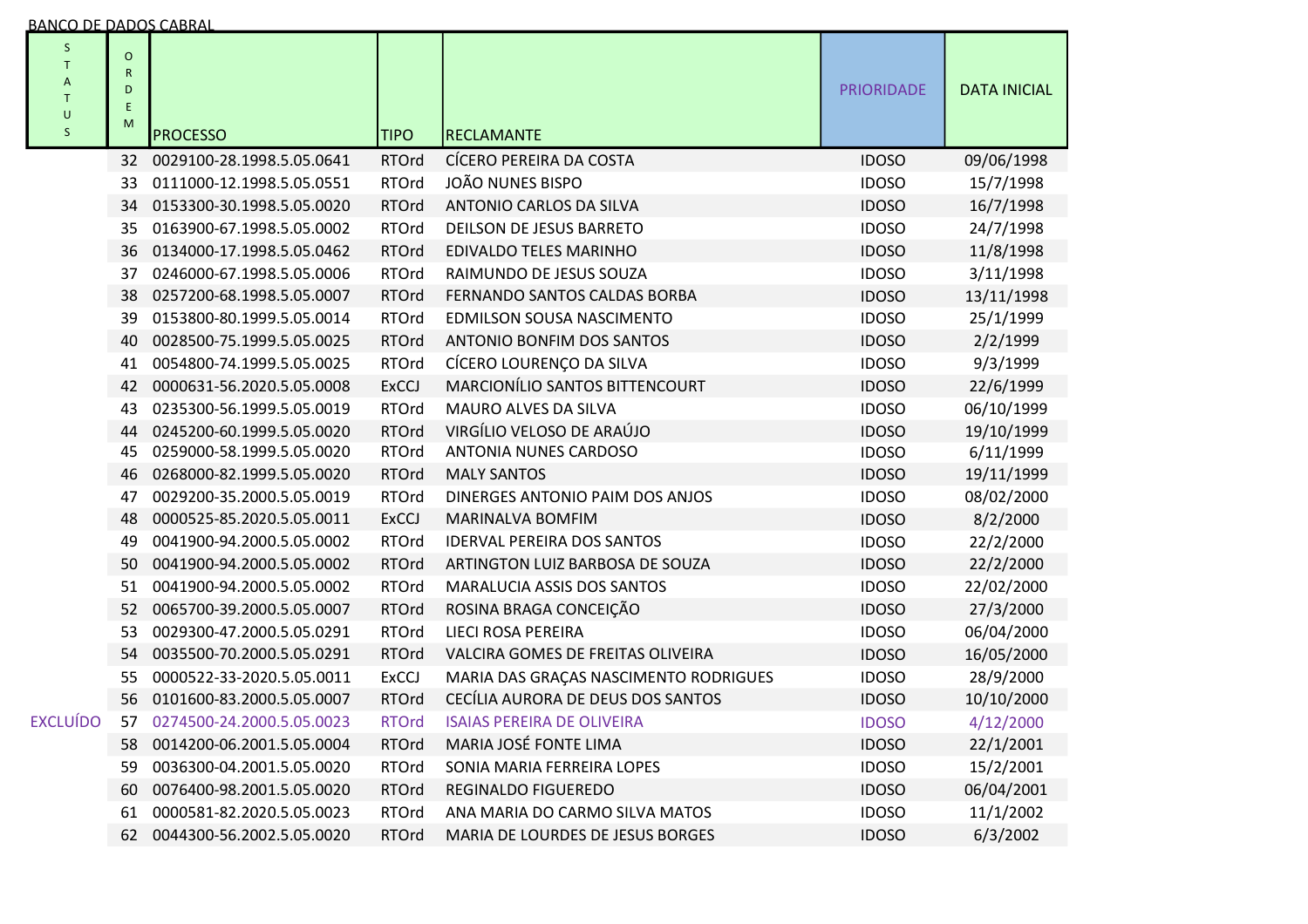| S<br>T.<br>Α<br>$\mathsf{T}$<br>U<br>S | O<br>R<br>D<br>Ε<br>M | <b>PROCESSO</b>           | <b>TIPO</b>  | <b>RECLAMANTE</b>                            | <b>PRIORIDADE</b> | <b>DATA INICIAL</b> |
|----------------------------------------|-----------------------|---------------------------|--------------|----------------------------------------------|-------------------|---------------------|
|                                        | 63                    | 0052600-10.2002.5.05.0019 | <b>RTOrd</b> | MARIA COSTA DA SILVA                         | <b>IDOSO</b>      | 18/03/2002          |
|                                        | 64                    | 0052600-10.2002.5.05.0019 | <b>RTOrd</b> | <b>WELLINGTON SANTOS SOUZA</b>               | <b>IDOSO</b>      | 18/03/2002          |
|                                        | 65                    | 0139200-32.2006.5.05.0039 | <b>RTOrd</b> | <b>ANTONIO FRANCISCO LOPES</b>               | <b>IDOSO</b>      | 6/4/2005            |
|                                        | 66                    | 0058300-98.2005.5.05.0006 | <b>RTOrd</b> | ANA MARIA MARTINS DE SOUZA                   | <b>IDOSO</b>      | 22/4/2005           |
|                                        | 67                    | 0037700-80.2006.5.05.0019 | <b>RTOrd</b> | EZENILDO BATISTA GERALDI                     | <b>IDOSO</b>      | 11/5/2006           |
|                                        | 68                    | 0113300-90.2008.5.05.0002 | <b>RTOrd</b> | <b>VALBER DA SILVA PINTO</b>                 | <b>IDOSO</b>      | 15/10/2008          |
|                                        | 69                    | 0000151-42.2011.5.05.0025 | <b>RTOrd</b> | ROSENILDE SANTOS CONCEIÇÃO                   | <b>IDOSO</b>      | 8/2/2011            |
|                                        | 70                    | 0000083-68.2014.5.05.0581 | <b>RTOrd</b> | <b>OSVALDO MAIA</b>                          | <b>IDOSO</b>      | 14/01/2014          |
|                                        | 71                    | 0167600-58.1995.5.05.0551 | <b>RTOrd</b> | <b>ANTONIO LINO OLIVEIRA</b>                 |                   | 6/10/1995           |
|                                        | 72                    | 0079700-83.1996.5.05.0007 | <b>RTOrd</b> | JOÃO SILVA DOS SANTOS                        |                   | 29/04/96            |
|                                        | 73                    | 0145900-21.1996.5.05.0121 | <b>RTOrd</b> | AGNAILDO LUZIA DE ABREU                      |                   | 13/9/1996           |
|                                        | 74                    | 0224500-68.1996.5.05.0020 | <b>RTOrd</b> | <b>GERMINIO MARQUES ALVES</b>                |                   | 22/10/1996          |
|                                        | 75                    | 0023000-11.1997.5.05.0021 | <b>RTOrd</b> | VALDINEI DOS SANTOS SILVA                    |                   | 03/02/1997          |
|                                        | 76                    | 0039200-02.1997.5.05.0019 | <b>RTOrd</b> | <b>JAIR BARBOSA SANTOS</b>                   |                   | 26/2/1997           |
|                                        | 77                    | 0052100-77.1997.5.05.0581 | <b>RTOrd</b> | AILTON JESUS DOS SANTOS                      |                   | 03/04/1997          |
|                                        | 78                    | 0070000-55.1997.5.05.0005 | <b>RTOrd</b> | IVAN CÂNDIDO PINHEIRO DA SILVA               |                   | 04/04/1997          |
|                                        | 79                    | 0074600-31.1997.5.05.0002 | <b>RTOrd</b> | ANTONIO CHARLITON DO ESPÍRITO SANTO CONCEIÇÃ |                   | 09/04/1997          |
|                                        | 80                    | 0089900-33.1997.5.05.0002 | <b>RTOrd</b> | HELDER MOREIRA DA SILVA                      |                   | 25/04/1997          |
|                                        | 81                    | 0171200-26.1997.5.05.0581 | <b>RTOrd</b> | AILTON JESUS DOS SANTOS                      |                   | 04/07/1997          |
|                                        | 82                    | 0226700-14.1997.5.05.0020 | <b>RTOrd</b> | <b>GEORGE NASCIMENTO DOS SANTOS</b>          |                   | 2/10/1997           |
|                                        | 83                    | 0000542-30.2020.5.05.0009 | <b>ExCCJ</b> | AILTON SANTOS DA FRANCA FILHO                |                   | 9/10/1997           |
|                                        | 84                    | 0239000-08.1997.5.05.0020 | <b>RTOrd</b> | LUCINALVA DA SILVA COSTA                     |                   | 16/10/1997          |
|                                        | 85                    | 0169000-59.1997.5.05.0221 | <b>RTOrd</b> | ARNÓBIO CHAVES GOMES                         |                   | 27/10/1997          |
|                                        | 86                    | 0169000-59.1997.5.05.0221 | <b>RTOrd</b> | SÉRGIO RICARDO FIAES FERREIRA                |                   | 27/10/1997          |
|                                        | 87                    | 0169000-59.1997.5.05.0221 | <b>RTOrd</b> | DOMINGOS ALVES GONÇALVES JÚNIOR              |                   | 27/10/1997          |
|                                        | 88                    | 0169000-59.1997.5.05.0221 | <b>RTOrd</b> | ANDRÉ LUIZ FIAES FERREIRA                    |                   | 27/10/1997          |
|                                        | 89                    | 0060000-63.1997.5.05.0015 | <b>RTOrd</b> | CARLOS ALBERTO DA SILVA                      |                   | 11/11/1997          |
|                                        | 90                    | 0274800-06.1997.5.05.0018 | <b>RTOrd</b> | <b>GEOVANI SANTOS CUNHA</b>                  |                   | 27/11/1997          |
|                                        | 91                    | 0183300-10.1997.5.05.0291 | <b>RTOrd</b> | DURVAL OLIVEIRA DA SILVA                     |                   | 19/12/1997          |
|                                        | 92                    | 0021200-14.1998.5.05.0020 | <b>RTOrd</b> | AMILTON DA SILVA NASCIMENTO                  |                   | 04/01/1998          |
|                                        | 93                    | 0232500-28.1998.5.05.0007 | <b>RTOrd</b> | <b>GEORGE LUIS MONTEIRO TORQUATO</b>         |                   | 14/1/1998           |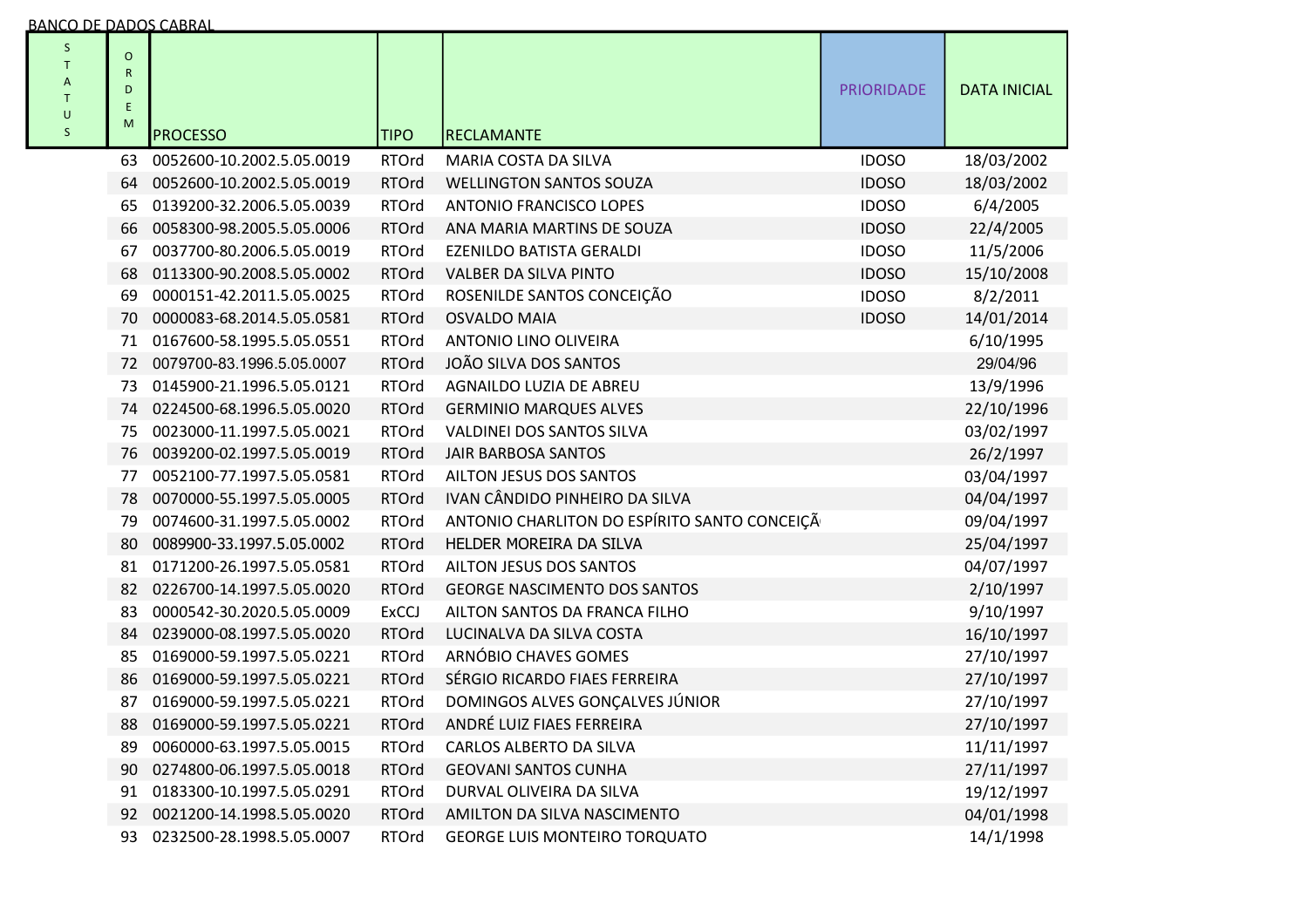| S<br>T<br>Α<br>T<br>U<br>$\sf S$ | $\circ$<br>${\sf R}$<br>D<br>Ε<br>M | <b>PROCESSO</b>               | <b>TIPO</b>  | <b>RECLAMANTE</b>                   | <b>PRIORIDADE</b> | <b>DATA INICIAL</b> |
|----------------------------------|-------------------------------------|-------------------------------|--------------|-------------------------------------|-------------------|---------------------|
|                                  | 94                                  | 0016500-58.1998.5.05.0193     | <b>RTOrd</b> | RENATO SILVEIRA MAGALHÃES JR.       |                   | 20/01/1998          |
|                                  | 95                                  | 0016500-58.1998.5.05.0193     | <b>RTOrd</b> | RONILDO DA SILVA MORAIS             |                   | 20/1/1998           |
|                                  |                                     | 96 0016500-58.1998.5.05.0193  | <b>RTOrd</b> | EDIVANDO DA ROSA LIMA               |                   | 20/1/1998           |
|                                  | 97                                  | 0016500-58.1998.5.05.0193     | <b>RTOrd</b> | LENALDO OLIVEIRA DOS SANTOS         |                   | 20/1/1998           |
|                                  | 98                                  | 0009600-72.1998.5.05.0221     | <b>RTOrd</b> | ELISALDO SIMÕES DE JESUS            |                   | 28/1/1998           |
|                                  | 99                                  | 0010800-98.1998.5.05.0291     | <b>RTOrd</b> | CARLITO SOUZA DE VASCONCELOS        |                   | 30/1/1998           |
|                                  |                                     | 100 0022100-53.1998.5.05.0551 | <b>RTOrd</b> | COSMELINO SOUZA FILHO               |                   | 6/2/1998            |
|                                  |                                     | 101 0019200-17.1998.5.05.0222 | <b>RTOrd</b> | NEIDSON SANTOS SILVA                |                   | 16/02/1998          |
|                                  |                                     | 102 0005200-78.1998.5.05.0006 | <b>RTOrd</b> | ANTONIO CARLOS SILVA DOS SANTOS     |                   | 8/3/1998            |
|                                  |                                     | 103 0046100-93.1998.5.05.0462 | <b>RTOrd</b> | <b>GILMAR ANTONIO CRUZ COUTO</b>    |                   | 17/3/1998           |
|                                  |                                     | 104 0056900-54.1998.5.05.0019 | <b>RTOrd</b> | <b>CESAR JULIANO SANTOS PEREIRA</b> |                   | 19/3/1998           |
|                                  |                                     | 105 0012600-81.1998.5.05.0641 | <b>RTOrd</b> | JOÃO LASARO NUNES DA SILVA          |                   | 20/3/1998           |
|                                  |                                     | 106 0063000-57.1998.5.05.0461 | <b>RTOrd</b> | JOILSON RIBEIRO ALMEIDA             |                   | 14/4/1998           |
|                                  |                                     | 107 0000550-83.2020.5.05.0016 | <b>ExCCJ</b> | ANTONIO PEREIRA DE OLIVEIRA         |                   | 15/4/1998           |
|                                  |                                     | 108 0000550-83.2020.5.05.0016 | <b>EXCCJ</b> | DILSON SANTOS FERREIRA              |                   | 15/4/1998           |
|                                  |                                     | 109 0000550-83.2020.5.05.0016 | <b>ExCCJ</b> | NADISON DE ARAÚJO VALE              |                   | 15/4/1998           |
|                                  |                                     | 110 0054700-50.1998.5.05.0221 | <b>RTOrd</b> | <b>GIVALDO BATISTA DE BRITO</b>     |                   | 23/4/1998           |
|                                  |                                     | 111 0000548-86.2020.5.05.0025 | <b>ExCCJ</b> | ELITON SANTOS DO BONFIM             |                   | 25/5/1998           |
|                                  |                                     | 112 0098300-77.1998.5.05.0462 | <b>RTOrd</b> | <b>CARLOS ALBERTO BOMFIM SANTOS</b> |                   | 12/6/1998           |
|                                  |                                     | 113 0029900-56.1998.5.05.0641 | <b>RTOrd</b> | BRENO LASARO SILVA NUNES (HERDEIRO) |                   | 16/6/1998           |
|                                  |                                     | 114 0085600-16.1998.5.05.0221 | <b>RTOrd</b> | MANOEL DA SILVA BELON               |                   | 18/6/1998           |
|                                  |                                     | 115 0140300-60.1998.5.05.0020 | <b>RTOrd</b> | <b>GERSON SALES BENVINDO</b>        |                   | 30/6/1998           |
|                                  |                                     | 116 0110700-26.1998.5.05.0462 | <b>RTOrd</b> | JOSÉ ANTONIO CHAGAS DOS SANTOS      |                   | 7/7/1998            |
|                                  |                                     | 117 0151500-67.1998.5.05.0019 | <b>RTOrd</b> | JOSÉ CARLOS VIEIRA DE SALES         |                   | 14/7/1998           |
|                                  |                                     | 118 0111200-19.1998.5.05.0551 | <b>RTOrd</b> | DJALMA PEREIRA SANTOS               |                   | 15/7/1998           |
|                                  |                                     | 119 0110400-88.1998.5.05.0551 | <b>RTOrd</b> | SÉRGIO MÁRIO SANTANA DE ALMEIDA     |                   | 17/7/1998           |
|                                  |                                     | 120 0163600-81.1998.5.05.0010 | <b>RTOrd</b> | JOEL CINTRA ARAGÃO                  |                   | 1/8/1998            |
|                                  |                                     | 121 0173000-74.1998.5.05.0025 | <b>RTOrd</b> | RENIVALDO PEREIRA VITORIO           |                   | 6/8/1998            |
|                                  |                                     | 122 0193000-52.1998.5.05.0007 | <b>RTOrd</b> | <b>ITAMAR DOS SANTOS</b>            |                   | 26/8/1998           |
|                                  |                                     | 123 0190700-11.1998.5.05.0010 | <b>RTOrd</b> | ROSENILDA SANTOS DA COSTA           |                   | 1/9/1998            |
|                                  |                                     | 124 0173700-97.1998.5.05.0462 | <b>RTOrd</b> | GILDÁZIO BARBOSA DAMASCENO          |                   | 21/10/1998          |
|                                  |                                     |                               |              |                                     |                   |                     |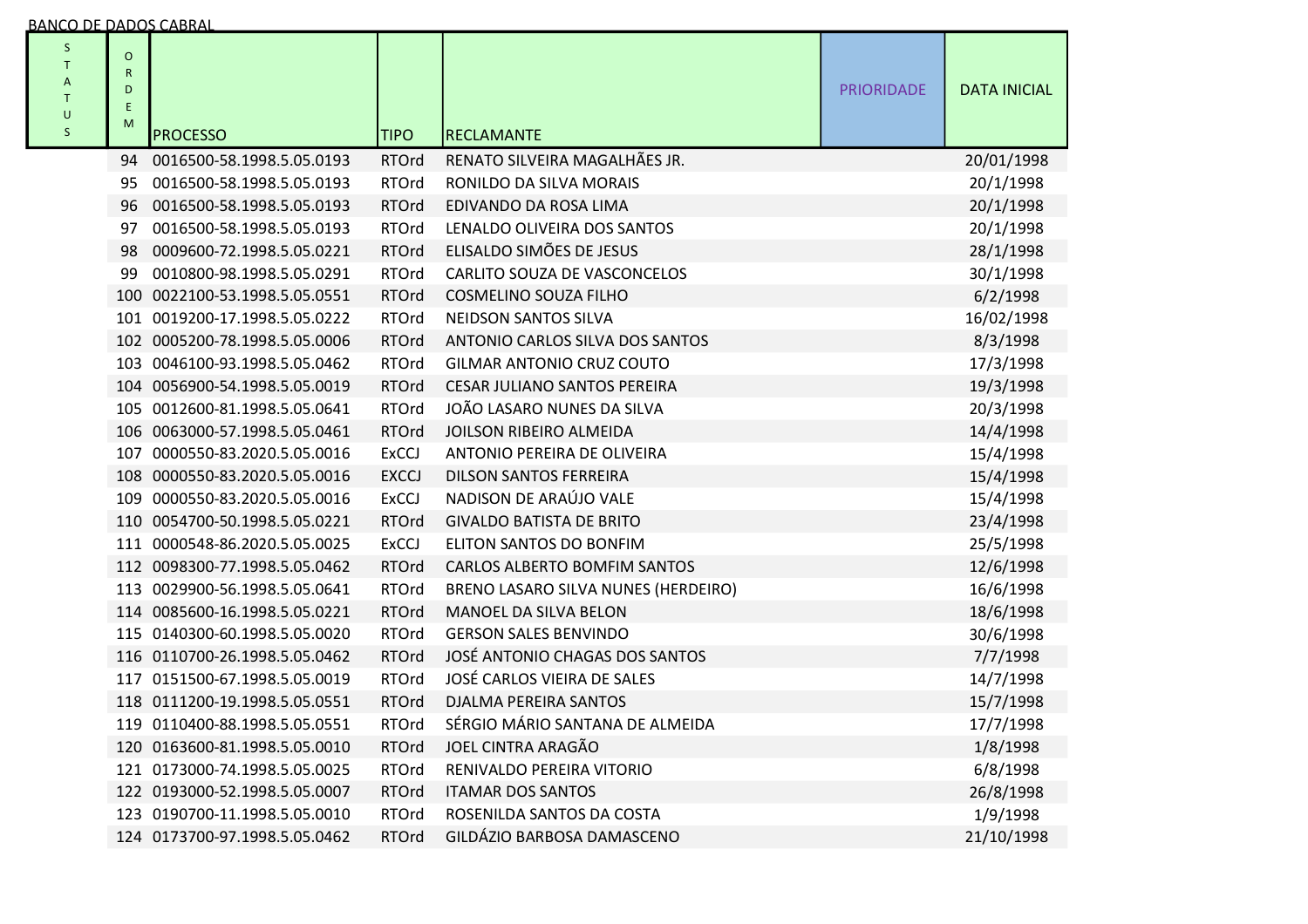| <b>BANCO DE DADOS CABRAL</b><br>S<br>$\mathsf{A}$<br>T<br>$\cup$ | $\circ$<br>R<br>D<br>E |                               |              |                                 | <b>PRIORIDADE</b> | <b>DATA INICIA</b> |
|------------------------------------------------------------------|------------------------|-------------------------------|--------------|---------------------------------|-------------------|--------------------|
|                                                                  | M                      | <b>IPROCESSO</b>              | <b>TIPO</b>  | <b>RECLAMANTE</b>               |                   |                    |
|                                                                  |                        | 125 0120300-88.1998.5.05.0133 | <b>RTOrd</b> | PAULO LAN CARLOS RAMOS DE JESUS |                   | 21/10/1998         |
|                                                                  |                        | 126 0277300-41.1998.5.05.0008 | <b>RTOrd</b> | <b>VALDINEI SANTOS BRITO</b>    |                   | 3/12/1998          |
|                                                                  |                        | 127 0013500-26.1999.5.05.0222 | <b>RTOrd</b> | JOSÉ ROQUE DO CARMO ASSUNÇÃO    |                   | 1/2/1999           |
|                                                                  |                        | 128 0014900-78.1999.5.05.0221 | <b>RTOrd</b> | ADILSON DE MALTA JESUS          |                   | 2/2/1999           |
|                                                                  |                        | 129 0024200-61.1999.5.05.0222 | <b>RTOrd</b> | JORGE LUIZ OLIVEIRA JUNQUEIRA   |                   | 24/02/1999         |
|                                                                  |                        | 130 0039200-58.1999.5.05.0010 | <b>RTOrd</b> | ELIENE DA SILVA SANTOS          |                   | 27/02/1999         |
| <b>EXCLUÍDO</b>                                                  |                        | 131 0055000-29.1999.5.05.0010 | <b>RTOrd</b> | <b>GENIVALDO ARAGÃO SANTOS</b>  |                   | 22/3/1999          |
|                                                                  |                        | 132 0076100-98.1999.5.05.0023 | <b>RTOrd</b> | <b>ITAJACI ASSIS SOARES</b>     |                   | 5/4/1999           |
|                                                                  |                        | 133 0000551-10.2020.5.05.0003 | <b>ExCCJ</b> | ERIVALDO MALAQUIAS DANTAS       |                   | 07/04/1999         |
|                                                                  |                        | 134 0048000-24.1999.5.05.0221 | <b>RTOrd</b> | DOMINGOS CONCEIÇÃO BINAS        |                   | 12/4/1999          |
|                                                                  |                        |                               |              |                                 |                   |                    |

RTOrd PEDRO BRITTO ROCHA SOBRINHO

RTOrd CELIO JOSÉ ALONSO DA SILVA

RTOrd PAULO SERGIO NASCIMENTO SILVA

JOSÉ FERNANDO RIBEIRO SANOS

RTOrd IVAN PEREIRA SANTOS 1/6/1999<br>RTOrd OSMAR OLIVEIRA SANTOS 1/6/1999 1/6/1999

RTOrd OSMAR OLIVEIRA SANTOS<br>RTOrd ANGELITO ANUNCIAÇÃO SANTOS RTORES EN ELECTRICAL EN ELECTRICAL DE SANTOS

ANGELITO ANUNCIAÇÃO SANTOS 28/6/1999

JOÃO BORGES SILVA (ESPÓLIO) 9/7/1999

135 0047900-69.1999.5.05.0221 RTOrd

136 0103900-25.1999.5.05.0016 RTOrd

137 011790042.1999.5.05.0012 RTOrd

138 012700094.1999.5.05.0020 RTOrd

139 0137300-18.1999.5.05.0020 RTOrd

140 0084100-72.1999.5.05.0222 RTOrd

141 012700053.1999.5.05.0551 RTOrd

142 0000560-57.2020.5.05.0007

DATA INICIAL

24/02/1999<br>27/02/1999

12/04/1999

27/4/1999

21/5/1999<br>1/6/1999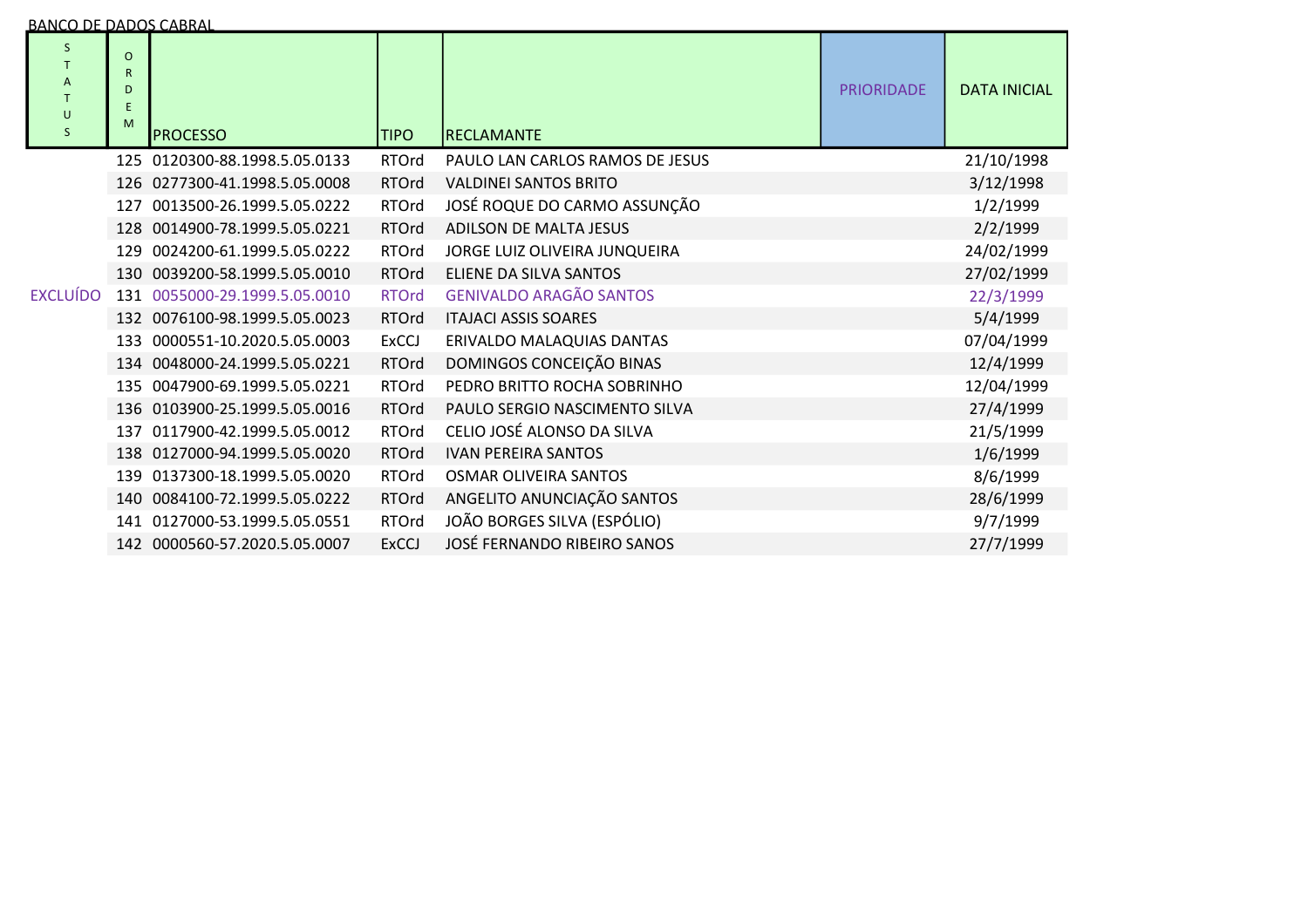|  | BANCO DE DADOS CABRAL |  |  |  |  |  |
|--|-----------------------|--|--|--|--|--|
|--|-----------------------|--|--|--|--|--|

| S<br>T<br>A<br>T<br>$\cup$<br><sub>S</sub> | $\circ$<br>$\mathsf R$<br>D<br>E<br>M | <b>PROCESSO</b>                                                              | <b>TIPO</b>                                      | RECLAMANTE                                     | <b>PRIORIDADE</b> | <b>DATA INICIAL</b> |
|--------------------------------------------|---------------------------------------|------------------------------------------------------------------------------|--------------------------------------------------|------------------------------------------------|-------------------|---------------------|
|                                            |                                       | 143 0194400-13.1999.5.05.0025                                                | <b>RTOrd</b>                                     | <b>ANTONIO SANTOS ALONSO</b>                   |                   | 12/08/1999          |
|                                            |                                       | 144 0000543-15.2020.5.05.0009                                                | <b>EXCCJ</b>                                     | PAULO SERGIO DE JESUS PEREIRA                  |                   | 13/9/1999           |
|                                            |                                       | 145 0225900-45.1999.5.05.0010                                                | <b>RTOrd</b>                                     | <b>JACIARA TEIXEIRA LIMA</b>                   |                   | 23/9/1999           |
|                                            |                                       | 146 0249600-59.1999.5.05.0007                                                | <b>RTOrd</b>                                     | <b>EDILSA DE JESUS</b>                         |                   | 25/10/1999          |
|                                            |                                       | 147 0253000-42.1999.5.05.0020                                                | <b>RTOrd</b>                                     | <b>EDISIO RIBEIRO DOS SANTOS</b>               |                   | 25/10/1999          |
|                                            |                                       | 148 0262100-45.1999.5.05.0012                                                |                                                  | ANTONIO FERNANDO CONCEIÇÃO DE SOUZA            |                   | 05/11/1999          |
|                                            |                                       | 149 0283000-28.1999.5.05.0019                                                | <b>RTOrd</b>                                     | <b>AILTON BABOSA LIMA</b>                      |                   | 09/12/1999          |
|                                            |                                       | 150 0000544-61.2020.5.05.0021                                                | <b>ExCCJ</b>                                     | PEDRO AUGUSTO SANTOS BRAGANÇA DE AZEVEDO FILHO |                   | 7/2/2000            |
|                                            |                                       | 151 0031500-21.2000.5.05.0002                                                | <b>RTOrd</b>                                     | <b>GILVAN ALVES DOS SANTOS</b>                 |                   | 10/02/2000          |
|                                            |                                       | 152 0041900-94.2000.5.05.0002                                                | <b>RTOrd</b>                                     | REINALDO DE SENA SANTOS                        |                   | 22/02/2000          |
|                                            |                                       | 153 0041900-94.2000.5.05.0002                                                | <b>RTOrd</b>                                     | NIVALDO JOSÉ DOS SANTOS MONTEIRO               |                   | 22/2/2000           |
|                                            |                                       | 154 0041900-94.2000.5.05.0002                                                | <b>RTOrd</b>                                     | JOSÉ LUIZ DIAS DA SILVA                        |                   | 22/02/2000          |
|                                            |                                       | 155 0041900-94.2000.5.05.0002                                                | <b>RTOrd</b>                                     | SÉRGIO BISPO DOS SANTOS                        |                   | 22/2/2000           |
|                                            |                                       | 156 0041900-94.2000.5.05.0002                                                | <b>RTOrd</b>                                     | EDNILSA CONCEIÇÃO DOS SANTOS                   |                   | 22/2/2000           |
|                                            |                                       | 157 0041900-94.2000.5.05.0002                                                | <b>RTOrd</b>                                     | CHARLES RONALDO NASCIMENTO SALOMÃO             |                   | 22/02/2000          |
|                                            |                                       | 158 0041900-94.2000.5.05.0002                                                | <b>RTOrd</b>                                     | DERENILSON SANTOS NASCIMENTO                   |                   | 22/2/2000           |
|                                            |                                       | 159 0095500-73.2000.5.05.0020                                                | <b>RTOrd</b>                                     | <b>SIMONE CARMO PARENTE</b>                    |                   | 29/4/2000           |
|                                            |                                       | 160 0167800-78.2000.5.05.0005                                                | <b>RTOrd</b>                                     | <b>MESSIAS GOMES MENDES</b>                    |                   | 26/7/2000           |
|                                            |                                       | 161 0167800-78.2000.5.05.0005                                                | <b>RTOrd</b>                                     | ROBSON RAIMUNDO SIMÕES DOS SANTOS              |                   | 26/07/2000          |
|                                            |                                       | 162 0167800-78.2000.5.05.0005                                                | <b>RTOrd</b>                                     | RICARDSON DELMONTES NASCIMENTO                 |                   | 26/7/2000           |
|                                            |                                       | 163 0167800-78.2000.5.05.0005                                                | <b>RTOrd</b>                                     | VOLNEI CONCEIÇÃO SANTANA                       |                   | 26/7/2000           |
| <b>EXCLUÍDO</b>                            |                                       | 165 0173600-96.2000.5.05.0002                                                | <b>RTOrd</b>                                     | <b>MANOEL MENDES DE OLIVEIRA</b>               |                   | 10/8/2000           |
|                                            |                                       | 166 0033900-81.2000.5.05.0010                                                | <b>RTOrd</b>                                     | JOSÉ BARBOSA DOS SANTOS                        |                   | 14/08/2000          |
|                                            |                                       | 167 0035100-35.2000.5.05.0201                                                | <b>RTOrd</b>                                     | LUCIA TADEU DOS REIS SANTOS                    |                   | 23/8/2000           |
|                                            |                                       | 168 0000015-84.2020.5.05.0007                                                | JOSÉ CARLOS DE OLIVEIRA SANTIAGO<br><b>EXCCJ</b> |                                                | 17/10/2000        |                     |
|                                            |                                       | 169 0014200-55.2001.5.05.0020<br><b>RTOrd</b><br><b>CESAR SANTOS SANTANA</b> |                                                  |                                                | 22/01/2001        |                     |
|                                            |                                       | 170 0026800-38.2001.5.05.0011                                                | <b>RTOrd</b>                                     | ELZINEIDE ANDRADE DA SILVA                     |                   | 6/2/2001            |
|                                            |                                       | 171 0086400-60.2001.5.05.0020                                                | <b>RTOrd</b>                                     | VALTEMIR MATOS DA CONCEIÇÃO                    |                   | 20/04/2001          |
|                                            |                                       | 172 0094900-33.2001.5.05.0015                                                | <b>RTOrd</b>                                     | ROSANGELA LIMA GONÇALVES                       |                   | 2/5/2001            |
|                                            |                                       | 173 0158300-60.2001.5.05.0002                                                | <b>RTOrd</b>                                     | <b>GLEIDE SANTOS DE ARAÚJO</b>                 |                   | 24/7/2001           |
|                                            |                                       | 174 0018200-21.2002.5.05.0002                                                | <b>RTOrd</b>                                     | <b>GERSON SILVA DE ANDRADE</b>                 |                   | 29/1/2002           |